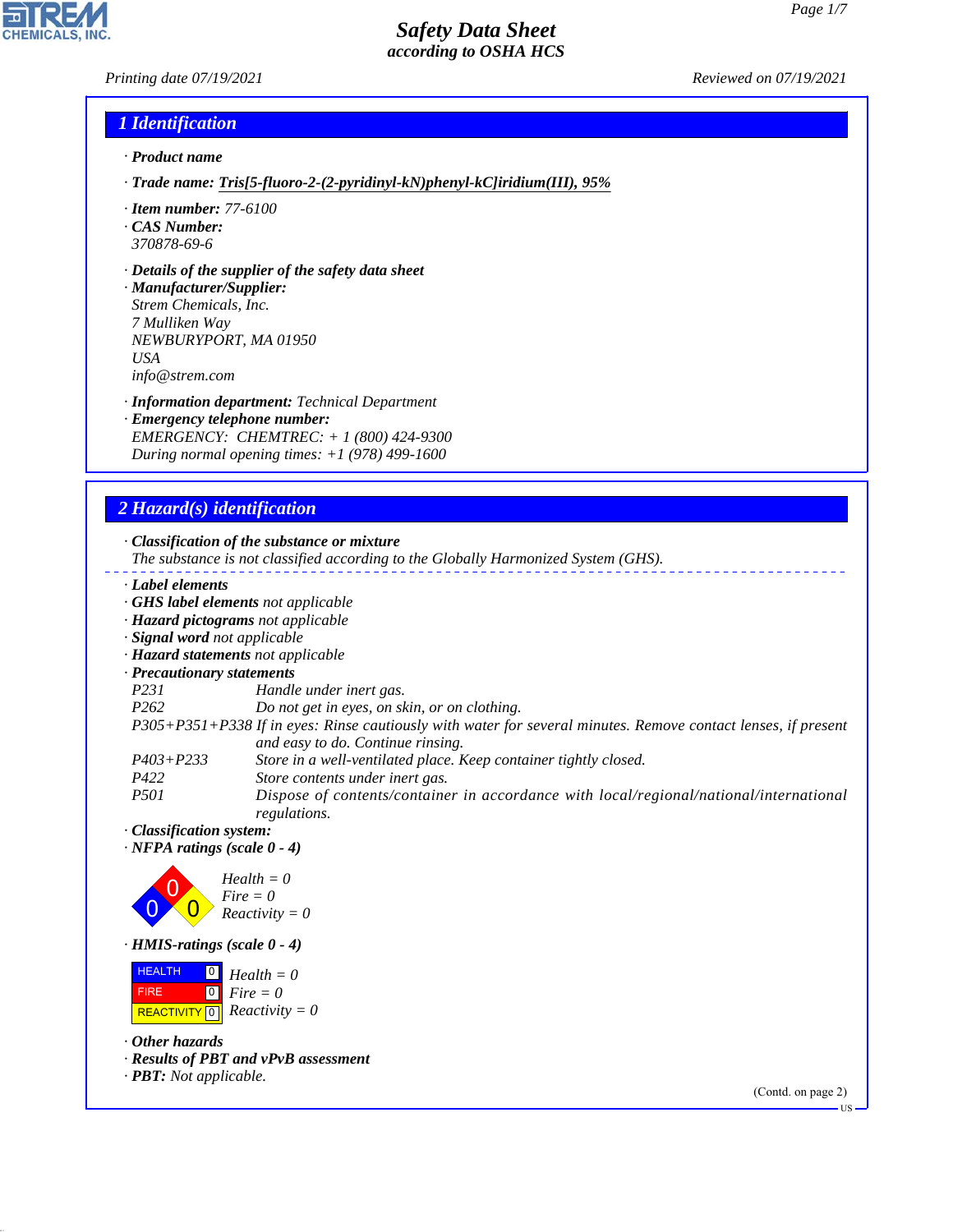*Printing date 07/19/2021 Reviewed on 07/19/2021*

*Trade name: Tris[5-fluoro-2-(2-pyridinyl-kN)phenyl-kC]iridium(III), 95%*

(Contd. of page 1)

*· vPvB: Not applicable.*

### *3 Composition/information on ingredients*

- *· Chemical characterization: Substances*
- *· CAS No. Description*

*370878-69-6 Tris[5-fluoro-2-(2-pyridinyl-kN)phenyl-kC]iridium(III), 95%*

## *4 First-aid measures*

- *· Description of first aid measures*
- *· General information: No special measures required.*
- *· After inhalation: Supply fresh air; consult doctor in case of complaints.*
- *· After skin contact: Generally the product does not irritate the skin.*
- *· After eye contact: Rinse opened eye for several minutes under running water. Then consult a doctor.*
- *· After swallowing: If symptoms persist consult doctor.*
- *· Information for doctor:*
- *· Most important symptoms and effects, both acute and delayed No further relevant information available.*
- *· Indication of any immediate medical attention and special treatment needed*
- *No further relevant information available.*

## *5 Fire-fighting measures*

- *· Extinguishing media*
- *· Suitable extinguishing agents: Use fire fighting measures that suit the environment.*
- *· Special hazards arising from the substance or mixture No further relevant information available.*
- *· Advice for firefighters*
- *· Protective equipment: No special measures required.*

## *6 Accidental release measures*

- *· Personal precautions, protective equipment and emergency procedures Not required.*
- *· Environmental precautions: Do not allow to enter sewers/ surface or ground water.*
- *· Methods and material for containment and cleaning up:*
- *Dispose contaminated material as waste according to item 13.*
- *· Reference to other sections*
- *See Section 7 for information on safe handling.*
- *See Section 8 for information on personal protection equipment.*
- *See Section 13 for disposal information.*
- *· Protective Action Criteria for Chemicals*
- *· PAC-1:*
- *Substance is not listed.*

*· PAC-2:*

*Substance is not listed.*

*· PAC-3:*

44.1.1

*Substance is not listed.*

(Contd. on page 3)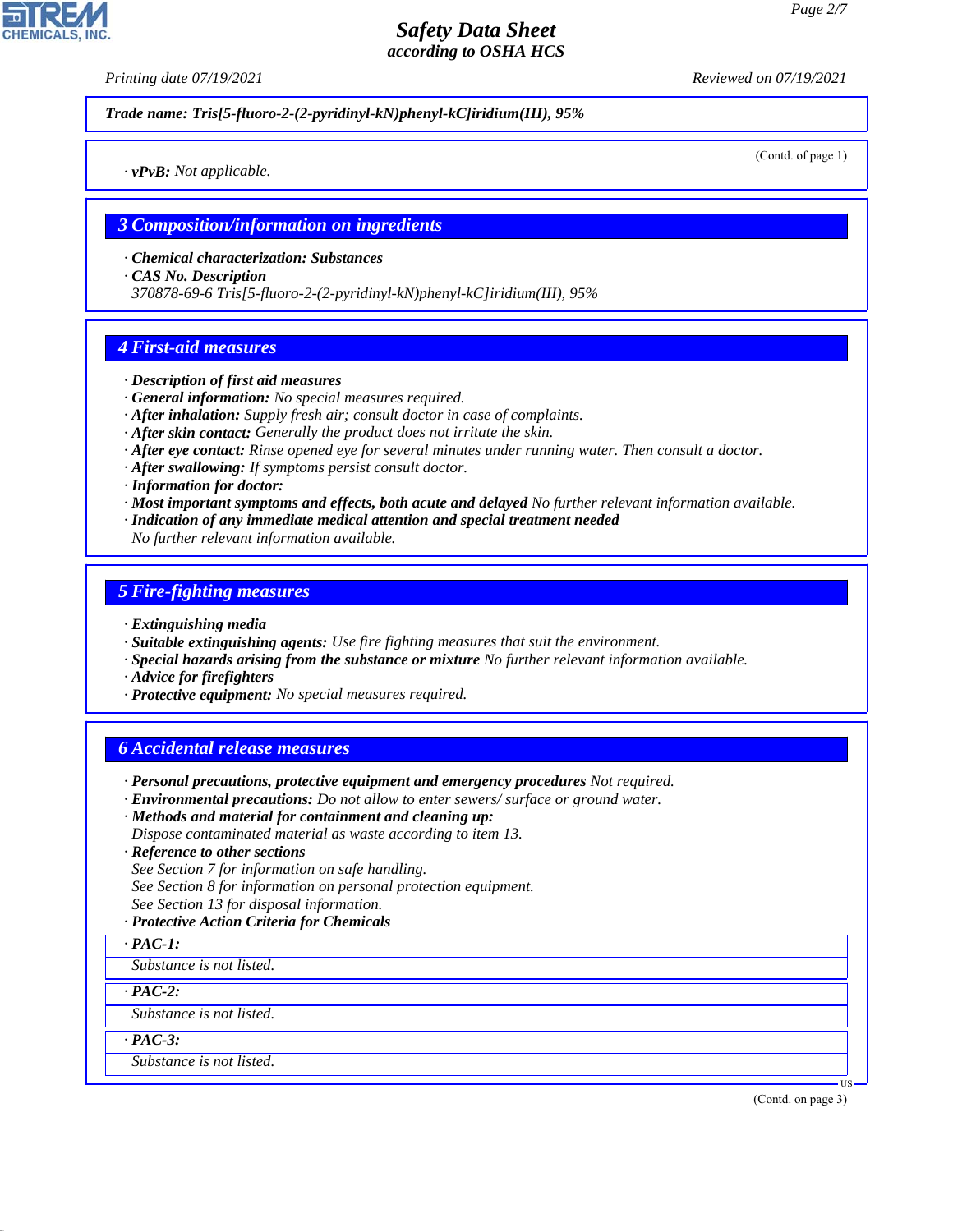*Printing date 07/19/2021 Reviewed on 07/19/2021*

#### *Trade name: Tris[5-fluoro-2-(2-pyridinyl-kN)phenyl-kC]iridium(III), 95%*

(Contd. of page 2)

### *7 Handling and storage*

- *· Handling: Handle under inert gas.*
- *· Precautions for safe handling*
- *No special measures required.*
- *Open and handle receptacle with care.*
- *· Information about protection against explosions and fires: No special measures required.*
- *· Conditions for safe storage, including any incompatibilities*
- *· Storage: Store contents under inert gas.*
- *· Requirements to be met by storerooms and receptacles: No special requirements.*
- *· Information about storage in one common storage facility: Not required.*
- *· Further information about storage conditions: None.*
- *· Specific end use(s) No further relevant information available.*

### *8 Exposure controls/personal protection*

*· Additional information about design of technical systems: No further data; see item 7.*

- *· Control parameters*
- *· Components with limit values that require monitoring at the workplace: Not required.*
- *· Additional information: The lists that were valid during the creation were used as basis.*
- *· Exposure controls*
- *· Personal protective equipment:*
- *· General protective and hygienic measures:*
- *The usual precautionary measures for handling chemicals should be followed.*
- *· Breathing equipment: Not required.*
- *· Protection of hands:*



44.1.1

\_S*Protective gloves*

*The glove material has to be impermeable and resistant to the product/ the substance/ the preparation. Due to missing tests no recommendation to the glove material can be given for the product/ the preparation/ the chemical mixture.*

*Selection of the glove material on consideration of the penetration times, rates of diffusion and the degradation · Material of gloves*

*The selection of the suitable gloves does not only depend on the material, but also on further marks of quality and varies from manufacturer to manufacturer.*

*· Penetration time of glove material*

*The exact break through time has to be found out by the manufacturer of the protective gloves and has to be observed.*

*· Eye protection: Safety glasses*

| · Information on basic physical and chemical properties |        |  |  |
|---------------------------------------------------------|--------|--|--|
| · General Information                                   |        |  |  |
| $\cdot$ Appearance:                                     |        |  |  |
| Form:                                                   | Powder |  |  |
| Color:                                                  | Yellow |  |  |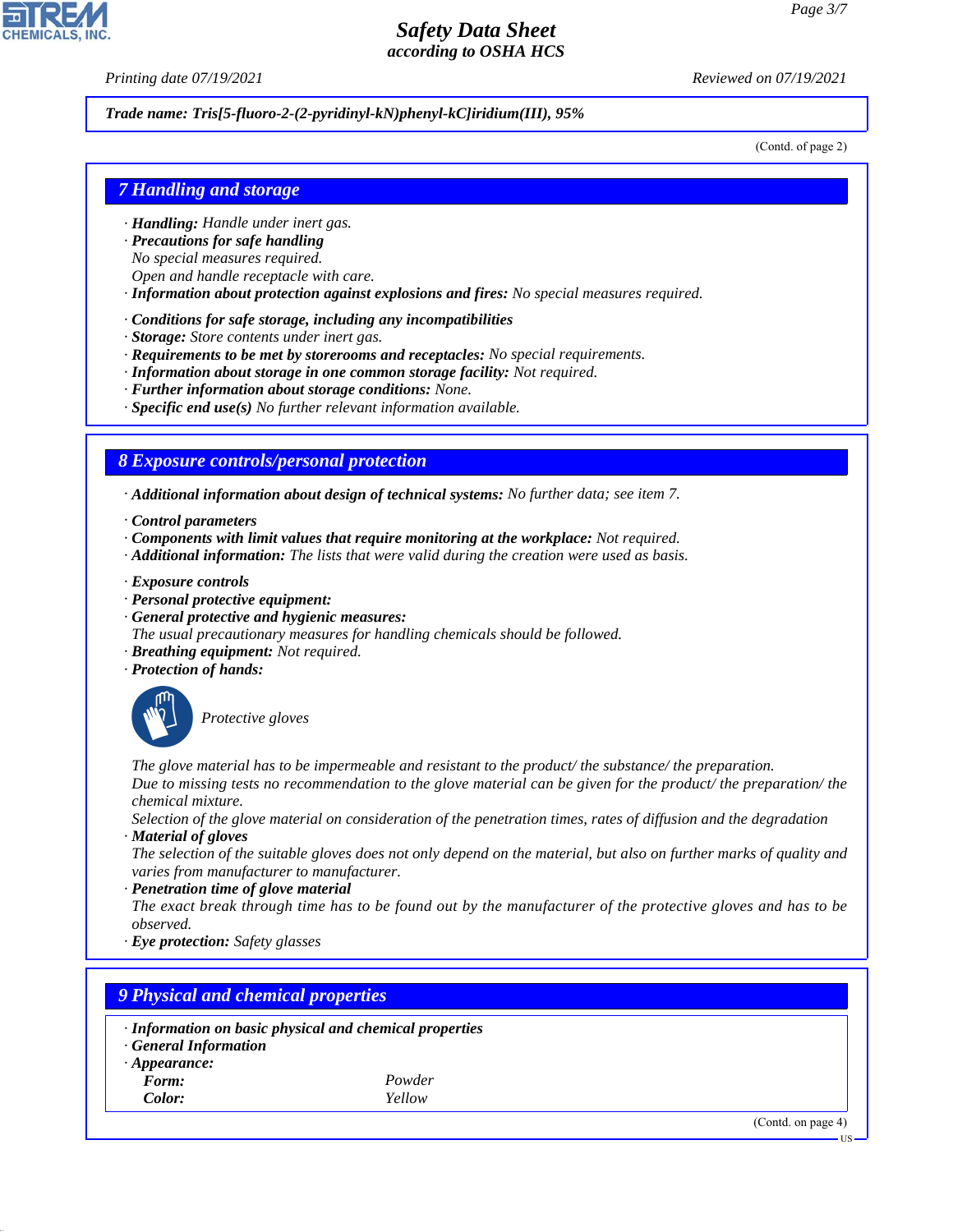*Printing date 07/19/2021 Reviewed on 07/19/2021*

#### *Trade name: Tris[5-fluoro-2-(2-pyridinyl-kN)phenyl-kC]iridium(III), 95%*

|                                                            |                                               | (Contd. of page 3) |
|------------------------------------------------------------|-----------------------------------------------|--------------------|
| $\cdot$ Odor:                                              | Characteristic                                |                    |
| · Odor threshold:                                          | Not determined.                               |                    |
| $\cdot$ pH-value:                                          | Not applicable.                               |                    |
| Change in condition                                        |                                               |                    |
| <b>Melting point/Melting range:</b>                        | Undetermined.                                 |                    |
| <b>Boiling point/Boiling range:</b>                        | Undetermined.                                 |                    |
| · Flash point:                                             | Not applicable.                               |                    |
| · Flammability (solid, gaseous):                           | Product is not flammable                      |                    |
| · Ignition temperature:                                    |                                               |                    |
| Decomposition temperature:                                 | Not determined.                               |                    |
| · Auto igniting:                                           | Not determined.                               |                    |
| · Danger of explosion:                                     | Product does not present an explosion hazard. |                    |
| · Explosion limits:                                        |                                               |                    |
| Lower:                                                     | Not determined.                               |                    |
| <b>Upper:</b>                                              | Not determined.                               |                    |
| · Vapor pressure:                                          | Not applicable.                               |                    |
| $\cdot$ Density:                                           | Not determined.                               |                    |
| · Relative density                                         | Not determined.                               |                    |
| · Vapor density                                            | Not applicable.                               |                    |
| $\cdot$ Evaporation rate                                   | Not applicable.                               |                    |
| · Solubility in / Miscibility with                         |                                               |                    |
| Water:                                                     | Insoluble.                                    |                    |
| · Partition coefficient (n-octanol/water): Not determined. |                                               |                    |
| · Viscosity:                                               |                                               |                    |
| Dynamic:                                                   | Not applicable.                               |                    |
| Kinematic:                                                 | Not applicable.                               |                    |
| · Solvent content:                                         |                                               |                    |
| Organic solvents:                                          | $0.0\%$                                       |                    |
| <b>VOC</b> content:                                        | 0.0 g/l / 0.00 lb/gl                          |                    |
| Other information                                          | No further relevant information available.    |                    |

## *10 Stability and reactivity*

*· Reactivity No further relevant information available.*

*· Chemical stability*

44.1.1

*· Thermal decomposition / conditions to be avoided: No decomposition if used according to specifications.*

- *· Possibility of hazardous reactions No dangerous reactions known.*
- *· Conditions to avoid No further relevant information available.*
- *· Incompatible materials: No further relevant information available.*

*· Hazardous decomposition products: No dangerous decomposition products known.*

(Contd. on page 5)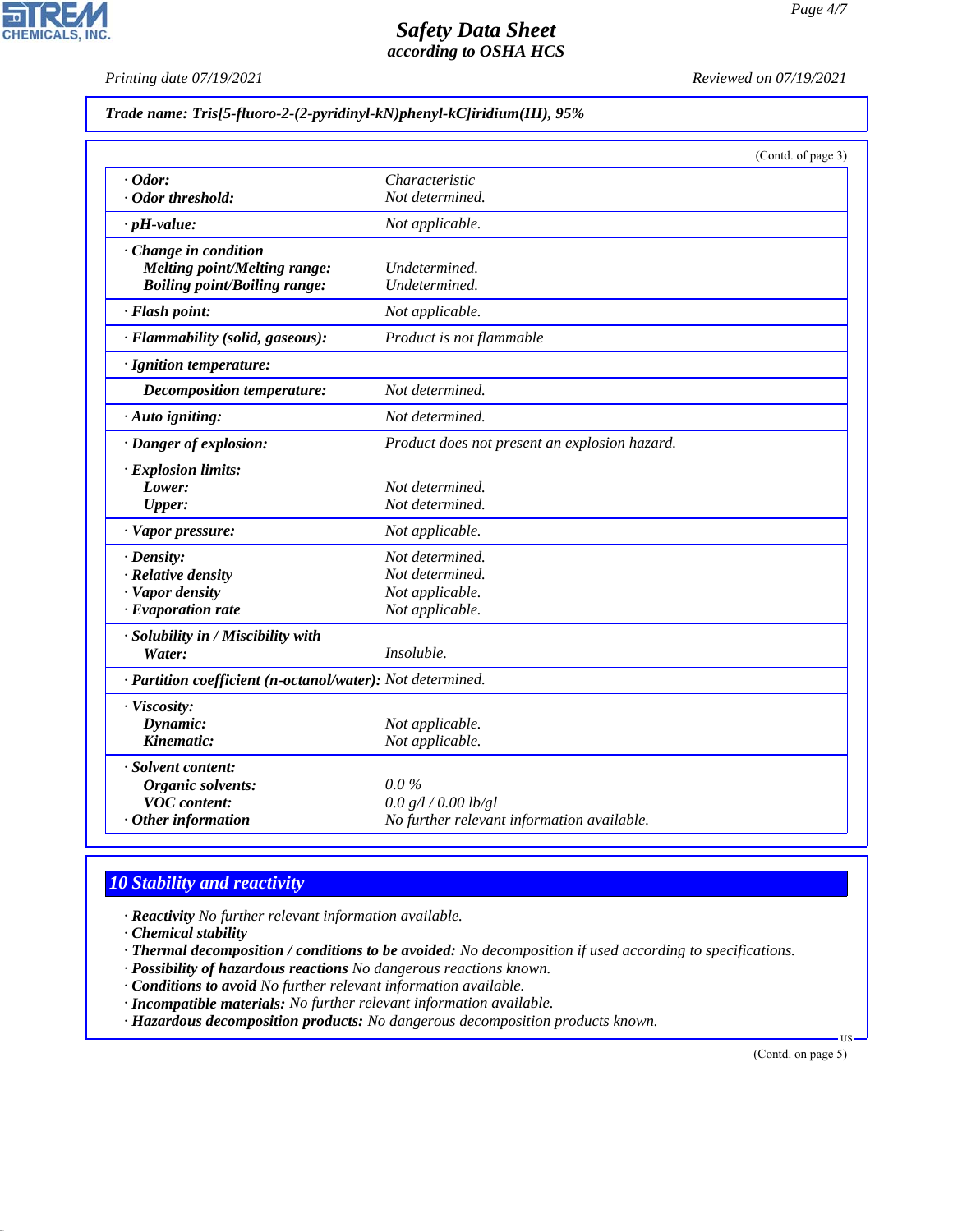*Printing date 07/19/2021 Reviewed on 07/19/2021*

#### *Trade name: Tris[5-fluoro-2-(2-pyridinyl-kN)phenyl-kC]iridium(III), 95%*

(Contd. of page 4)

### *11 Toxicological information*

- *· Information on toxicological effects*
- *· Acute toxicity:*
- *· Primary irritant effect:*
- *· on the skin: No irritant effect.*
- *· on the eye: No irritating effect.*
- *· Sensitization: No sensitizing effects known.*
- *· Additional toxicological information:*

*When used and handled according to specifications, the product does not have any harmful effects according to our experience and the information provided to us. The substance is not subject to classification.*

### *· Carcinogenic categories*

*· IARC (International Agency for Research on Cancer)*

*Substance is not listed.*

*· NTP (National Toxicology Program)*

*Substance is not listed.*

*· OSHA-Ca (Occupational Safety & Health Administration)*

*Substance is not listed.*

## *12 Ecological information*

*· Toxicity*

- *· Aquatic toxicity: No further relevant information available.*
- *· Persistence and degradability No further relevant information available.*
- *· Behavior in environmental systems:*
- *· Bioaccumulative potential No further relevant information available.*
- *· Mobility in soil No further relevant information available.*
- *· Additional ecological information:*
- *· General notes:*
- *Water hazard class 1 (Self-assessment): slightly hazardous for water*

*Do not allow undiluted product or large quantities of it to reach ground water, water course or sewage system.*

- *· Results of PBT and vPvB assessment*
- *· PBT: Not applicable.*
- *· vPvB: Not applicable.*
- *· Other adverse effects No further relevant information available.*

## *13 Disposal considerations*

- *· Waste treatment methods*
- *· Recommendation: Disposal must be made according to official regulations.*
- *· Uncleaned packagings:*

44.1.1

*· Recommendation: Disposal must be made according to official regulations.*

(Contd. on page 6)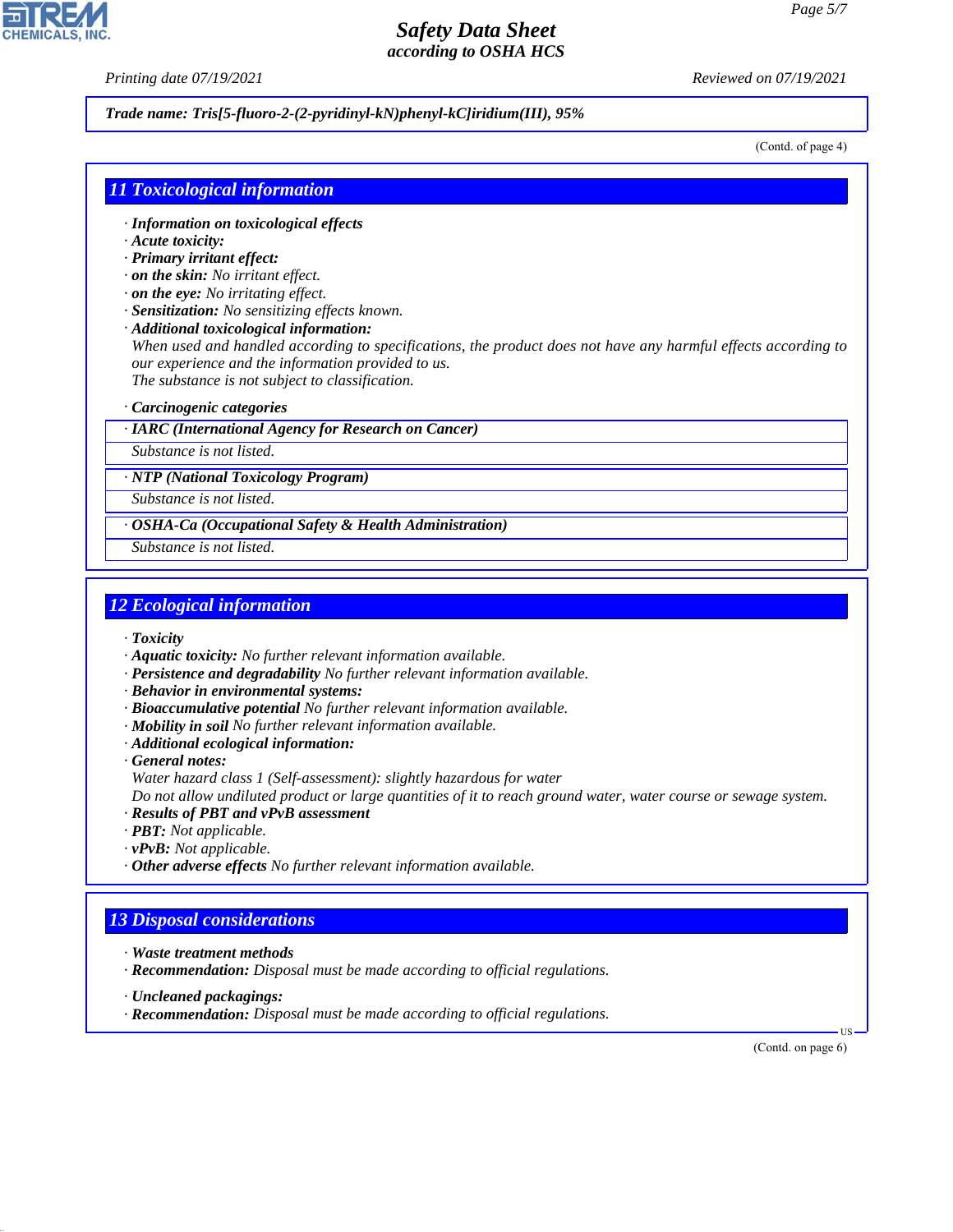*Printing date 07/19/2021 Reviewed on 07/19/2021*

### *Trade name: Tris[5-fluoro-2-(2-pyridinyl-kN)phenyl-kC]iridium(III), 95%*

(Contd. of page 5)

*Page 6/7*

| <b>14 Transport information</b>                           |                 |
|-----------------------------------------------------------|-----------------|
| $\cdot$ UN-Number<br>· DOT, ADN, IMDG, IATA               | not regulated   |
| $\cdot$ UN proper shipping name<br>· DOT, ADN, IMDG, IATA | not regulated   |
| $\cdot$ Transport hazard class(es)                        |                 |
| · DOT, ADN, IMDG, IATA                                    |                 |
| · Class                                                   | not regulated   |
| · Packing group                                           |                 |
| · DOT, IMDG, IATA                                         | not regulated   |
| · Environmental hazards:                                  | Not applicable. |
| · Special precautions for user                            | Not applicable. |
| · Transport in bulk according to Annex II of              |                 |
| <b>MARPOL73/78 and the IBC Code</b>                       | Not applicable. |
| · UN "Model Regulation":                                  | not regulated   |

## *15 Regulatory information*

*· Safety, health and environmental regulations/legislation specific for the substance or mixture · Sara*

*· Section 355 (extremely hazardous substances):*

*Substance is not listed.*

*· Section 313 (Specific toxic chemical listings):*

*Substance is not listed.*

*· TSCA (Toxic Substances Control Act):*

*Substance is not listed.*

*· Proposition 65*

*· Chemicals known to cause cancer:*

*Substance is not listed.*

*· Chemicals known to cause reproductive toxicity for females:*

*Substance is not listed.*

*· Chemicals known to cause reproductive toxicity for males:*

*Substance is not listed.*

*· Chemicals known to cause developmental toxicity:*

*Substance is not listed.*

*· Carcinogenic categories*

*· EPA (Environmental Protection Agency)*

*Substance is not listed.*

*· TLV (Threshold Limit Value established by ACGIH)*

*Substance is not listed.*

*· NIOSH-Ca (National Institute for Occupational Safety and Health)*

*Substance is not listed.*

44.1.1

(Contd. on page 7)